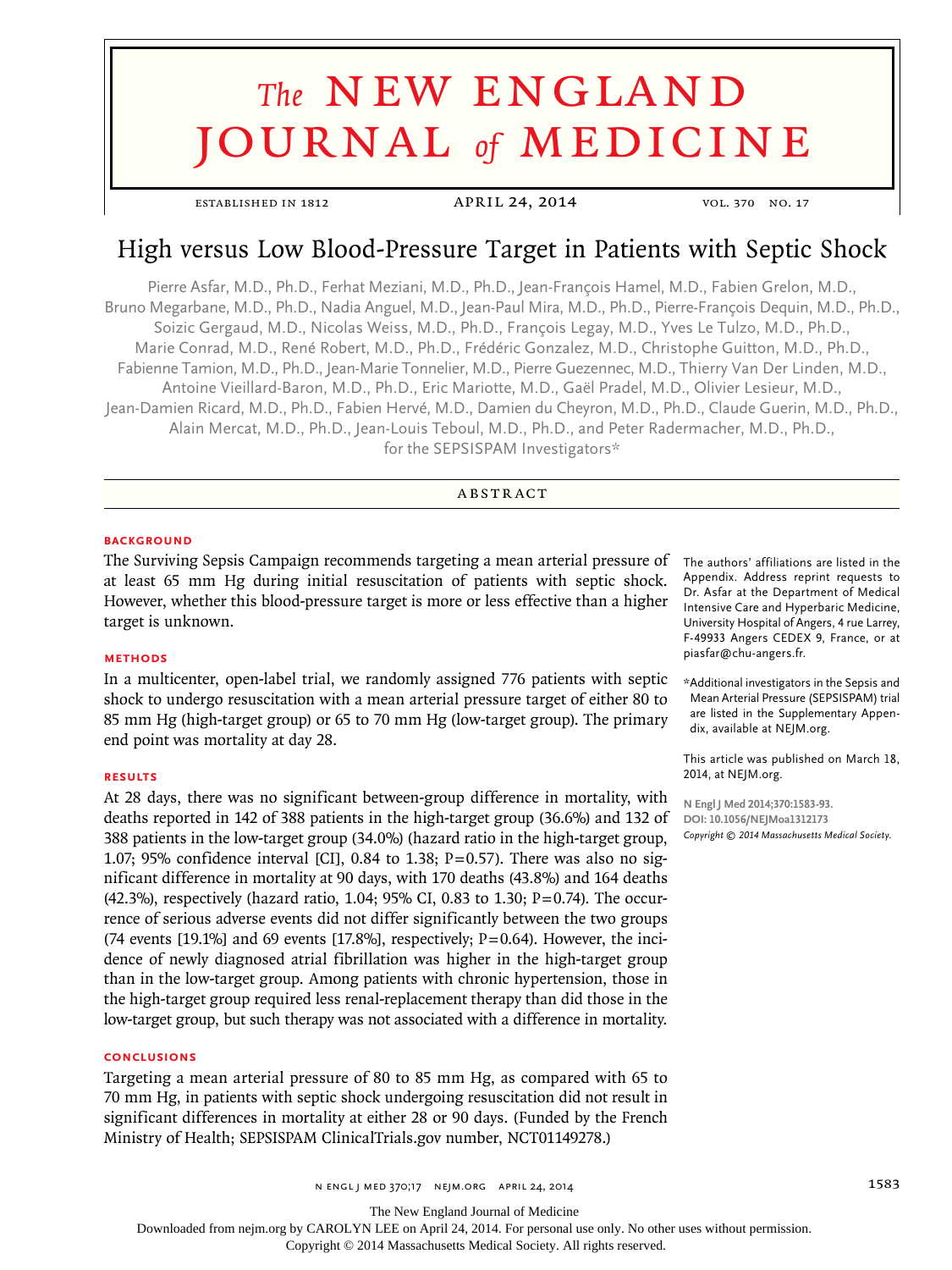EPTIC SHOCK IS CHARACTERIZED BY AR-<br>terial hypotension despite adequate fluid<br>resuscitation. The guidelines of the Surviv-<br>ing Sepsis Campaign<sup>1</sup> recommended initial reeptic shock is characterized by arterial hypotension despite adequate fluid resuscitation. The guidelines of the Survivsuscitation with vasopressors to reverse hypotension, with a mean arterial pressure target of at least 65 mm Hg (grade 1C, indicating a strong recommendation with a low level of evidence). This recommendation is based on the findings of small studies, which showed no significant differences in lactate levels or regional blood flow when the mean arterial pressure was elevated to more than 65 mm Hg in patients with septic shock.<sup>2,3</sup>

However, as emphasized by the Surviving Sepsis Campaign guidelines, for patients with atherosclerosis or previous hypertension, a higher blood-pressure target may be better. Accordingly, values for mean arterial pressure exceeding 65 mm Hg are frequently observed, as confirmed by data from large, prospective, randomized, controlled trials that focused on resuscitation of patients with septic shock, which showed that patients had mean arterial pressures in the range of 75 to 95 mm Hg 24 hours after inclusion.<sup>4-8</sup> Moreover, a large, retrospective study showed that a mean arterial pressure of more than 75 mm Hg may be required to maintain kidney function.<sup>9</sup> The notion that a higher blood pressure can be useful was confirmed in a small, prospective, observational study.10 Finally, a study of physiological mechanisms of chronic arterial hypertension showed that such hypertension causes a rightward shift in cerebral pressure-flow autoregulation, which might justify targeting a higher mean arterial pressure.<sup>11</sup>

Since the selection of effective blood-pressure targets is still controversial, we conducted a multicenter, randomized, stratified, open-label trial involving patients with septic shock to determine whether targeting a mean arterial pressure of 80 to 85 mm Hg would decrease 28-day mortality, as compared with targeting a mean arterial pressure of 65 to 70 mm Hg. We also postulated that the beneficial effects of a higher target would be more pronounced among patients with chronic hypertension. Therefore, at randomization, patients were stratified according to whether they had a history of chronic hypertension.

### Methods

# **Study Design**

From March 2010 through December 2011, we enrolled patients at 29 centers in France. The study was approved for all centers by the ethics committee at the Angers University Hospital. Written informed consent was obtained from all patients, their next of kin, or another surrogate decision maker, as appropriate. If patients were unable to provide informed consent and neither their next of kin nor other designated person was available, a procedure for inclusion in the study in emergency situations was applied. A definitive post hoc consent form was ultimately obtained from patients who survived but had been initially treated on the basis of the emergency consent.

Randomization was performed with the use of a computer-generated assignment sequence in a centralized, blinded fashion and was stratified according to whether patients had chronic hypertension (i.e., had been receiving antihypertensive treatment or had a history of arterial hypertension). Given the pragmatic character of the trial, it was impossible to obtain details on the patients' adherence to the antihypertensive drug regimen or the adequacy of the antihypertensive treatment during the inclusion time window. Patients, research staff members, and members of the safety and writing committees were unaware of the study-group assignments.

# **Study Oversight**

The data and safety monitoring committee oversaw the trial conduct and the safety of the patients, with interim analyses performed after the inclusion of 200, 400, and 600 patients. Data were collected by the investigators and analyzed by the data-management committee. The steering committee vouches for the accuracy of the data, the completeness of the analysis, and the fidelity of the study to the protocol, which is available with the full text of this article at NEJM.org. Members of the steering committee made the decision to submit the manuscript for publication. The writing committee (the first author and the last three authors) had full access to all the data and collaborated with all the investigators in the writing of the manuscript. All the drugs used in

The New England Journal of Medicine

Downloaded from nejm.org by CAROLYN LEE on April 24, 2014. For personal use only. No other uses without permission.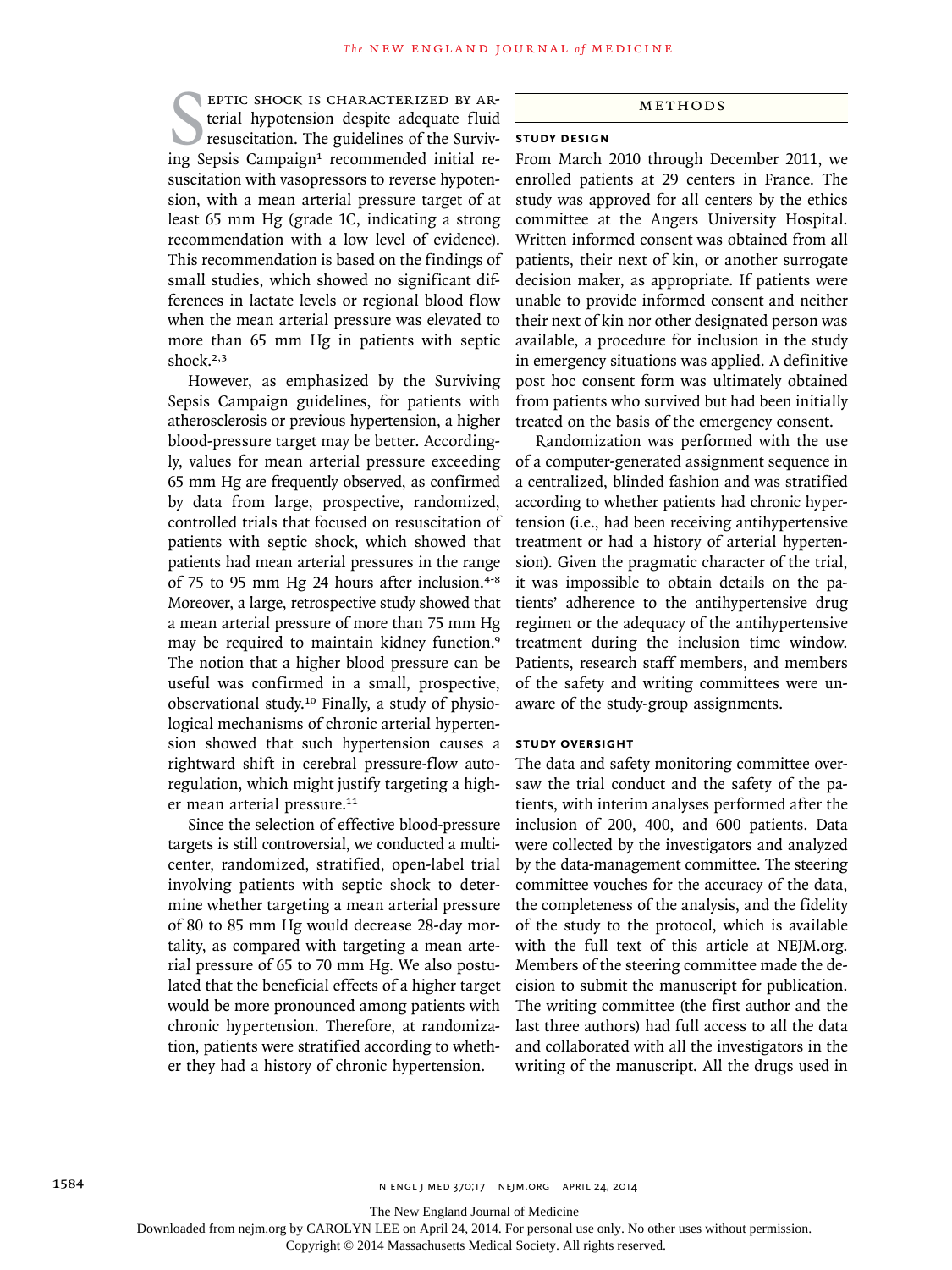the study were purchased from the manufacturers, which had no role in the study.

antibiotics unless judged necessary by the attending physician. Any use of the above-mentioned drugs after study entrance was recorded.

# **Study Patients**

Patients older than 18 years of age were enrolled if they had septic shock that was refractory to fluid resuscitation, if they required vasopressors (norepinephrine or epinephrine) at a minimum infusion rate of 0.1  $\mu$ g per kilogram per minute, and if they were evaluated within 6 hours after the initiation of vasopressors. Refractoriness to fluid resuscitation was defined as a lack of response to the administration of 30 ml of normal saline per kilogram of body weight or of colloids or was determined according to a clinician's assessment of inadequate hemodynamic results on the basis of values obtained during right-heart catheterization, pulse-pressure measurement, stroke-volume measurement, or echocardiography (although study investigators did not record the values for these variables). Septic shock was defined by the presence of two or more diagnostic criteria of the systemic inflammatory response syndrome, proven or suspected infection, and sudden dysfunction of at least one organ.<sup>12</sup> Exclusion criteria were legal protection (i.e., incompetence to provide consent and no guardian or incarceration), no affiliation with the French health care system, pregnancy, recent participation in another biomedical study or another interventional study with mortality as the primary end point, or an investigator's decision not to resuscitate.

## **Study Treatments**

Fluid resuscitation was performed as recommended by the French intensive care societies,<sup>13</sup> with norepinephrine administered as a first-line vasopressor, except at one center, in which epinephrine was used. The use of activated protein C and hydrocortisone was left to the discretion of the attending physician, and the following treatments were prohibited: the use of diuretics, except for compelling indications, such as hypoxemia attributed to symptomatic sodium and water overload or life-threatening hyperkalemia; the use of nonsteroidal antiinflammatory drugs; the use of iodinated contrast agents unless necessary for imaging; and the use of nephrotoxic

Renal-replacement therapy was initiated if at least one of the following criteria was present: anuria, hyperkalemia with electrocardiographic changes, pure metabolic acidosis with a pH of less than 7.2, or a blood urea nitrogen level of more than 84 mg per deciliter (30 mmol per liter) or a creatinine level of more than 5.65 mg per deciliter (499  $\mu$ mol per liter). Administration of sedative and analgesic drugs or muscle relaxants was left to the discretion of the clinician; doses were reassessed at least daily to achieve values ranging from −3 to 0 on the Richmond Agitation– Sedation Scale (which ranges from −5 to 4, with lower scores indicating deeper sedation, 0 indicating a calm and responsive patient, and higher scores indicating increasing agitation); all doses of sedative and analgesic drugs were recorded daily.

After enrollment, patients were assigned to vasopressor treatment that was adjusted to maintain a mean arterial pressure of 80 to 85 mm Hg (high-target group) or 65 to 70 mm Hg (low-target group). The target mean arterial pressure was to be maintained for a maximum of 5 days or until the patient was weaned from vasopressor support; after that, the target pressure was determined by the attending physician. For patients in whom the assigned target pressure was not reached despite the administration of increasing doses of vasopressors, group assignments were not modified, and data analysis was conducted on an intention-to-treat basis. (The vasopressor-weaning strategy is described in the Supplementary Appendix, available at NEJM.org.)

In the high-target group, a reduction in vasopressor doses to maintain a mean arterial pressure of 65 to 70 mm Hg was recommended if any of the prespecified serious adverse events that were potentially related to an increased rate of vasopressor infusion occurred. These events were as follows: clinically relevant bleeding (i.e., transfusion requirements of at least 2 units of packed red cells), myocardial infarction (defined as typical electrocardiographic changes, with a concomitant increase in troponin, and segmental echocardiographic hypokinesia or akinesia,

The New England Journal of Medicine

Downloaded from nejm.org by CAROLYN LEE on April 24, 2014. For personal use only. No other uses without permission.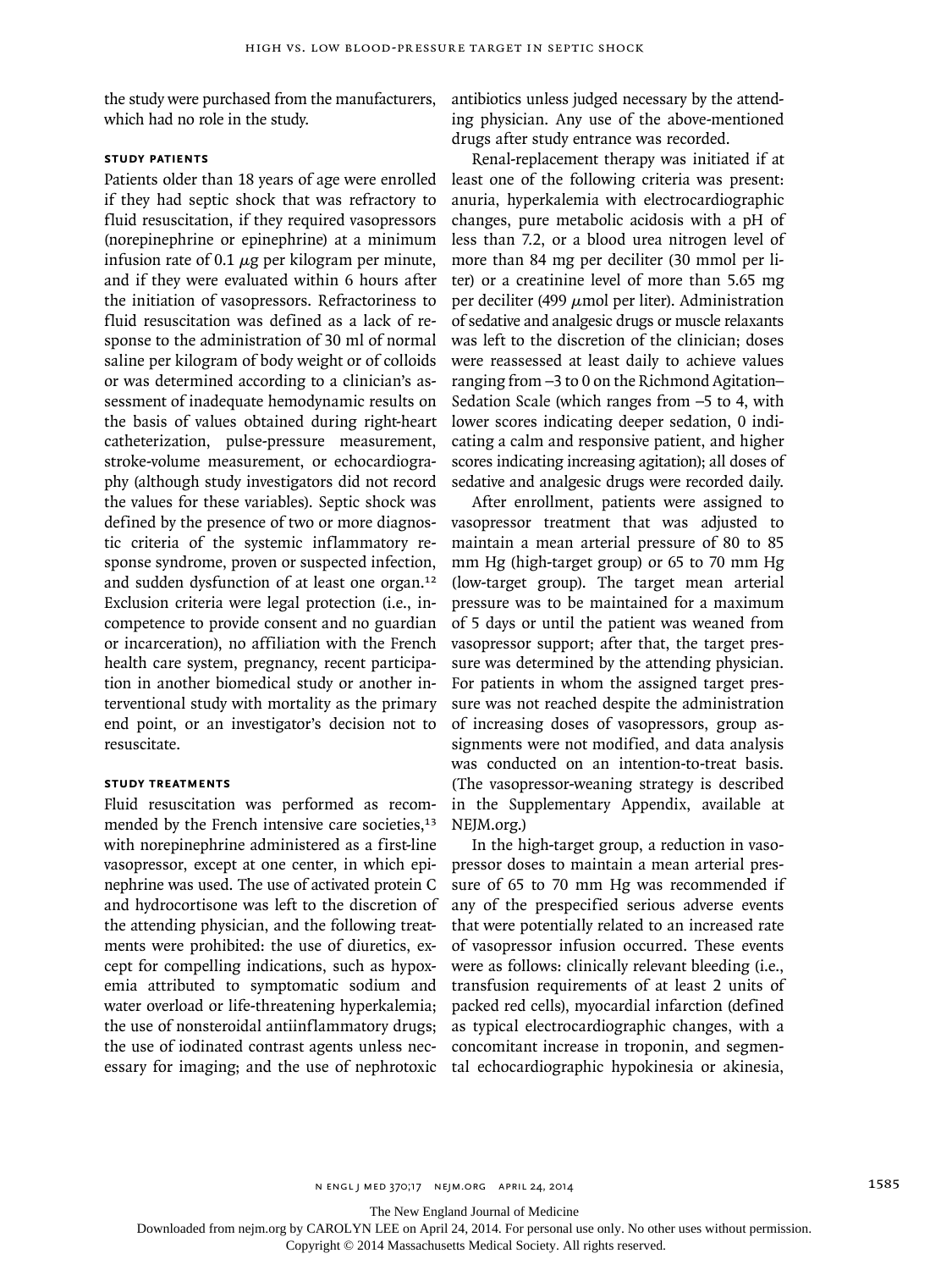with the infarction confirmed, when possible, by means of coronary angiography), major ventricular arrhythmia, poorly tolerated supraventricular arrhythmia, mesenteric ischemia, and distal-limb ischemia. Data analysis for serious adverse events was performed for all patients on an intention-to-treat basis.

# **Study Outcomes**

The primary outcome was death from any cause by 28 days after inclusion. Secondary outcomes were 90-day mortality, days alive and free from organ dysfunction by day 28, and the length of stay in the intensive care unit (ICU) and hospital. Survival by day 28 without organ support was defined as the number of days without catecholamine infusion, mechanical ventilation, or renalreplacement therapy.14 Serious adverse events were recorded and classified as cardiac, ischemic, or other.

# **Statistical Analysis**

We determined that the enrollment of 800 patients would provide a power of 80% to show an absolute between-group difference of 10 percentage points in the primary outcome, at a two-sided alpha level of 0.05, assuming a rate of death of 45%. We decided not to compensate for dropouts caused by the withdrawal of consent. All analyses were performed by the study statistician before the randomization code was broken, in line with both the International Conference on Harmonization–Good Clinical Practice guidelines and our statistical analysis plan (which is available in the protocol).

The analyses were performed in the intention-to-treat population, which was defined as all patients who had undergone randomization except for those who did not provide consent for the use of their data. We used Cox regression models to calculate between-group differences in mortality at 28 days and 90 days. We analyzed Schoenfeld residuals to test the assumption of proportional hazards and used the Kaplan– Meier method to calculate survival curves. We expressed quantitative variables as means (±SD) and used t-tests to compare them when the sample size in each group was 30 or more (in accordance with the central limit theorem) and the Wilcoxon rank-sum test when the sample

size in one group was less than 30. We used chi-square tests or Fisher's exact test to compare qualitative variables, as appropriate. All comparisons were also performed with the use of the entire sample with stratification (as prespecified) according to the presence or absence of chronic hypertension. Multiple logisticregression analyses were conducted in the intention-to-treat population to adjust for known risk factors for acute kidney injury, such as chronic renal failure or the use of diuretics, vancomycin, aminoglycosides, iodine-containing contrast material, or long-term use of nonsteroidal antiinflammatory drugs.

Interim analyses were performed for the primary outcome of 28-day mortality, according to the Haybittle–Peto method. Statistical significance was indicated by a P value of 0.001 in the three interim analyses and a two-sided P value of 0.0492 in the final analysis. To detect a possible interaction between group and stratum covariates, logistic-regression analyses were performed for dichotomous dependent variables, whereas analysis-of-variance models were used for continuous dependent variables. All analyses were performed with the use of Stata software, version 12.1.

# **RESULTS**

#### **Study Population**

We enrolled 776 patients and followed them for 90 days; we conducted the analyses according to the group to which the patients were randomly assigned (Fig. 1). Baseline characteristics were similar in the two groups (Table 1, and Table S1 and Fig. S1 in the Supplementary Appendix). Overall, 167 of 388 patients (43.0%) in the hightarget group and 173 of 388 (44.6%) in the lowtarget group had a history of chronic hypertension. All the enrolled patients were critically ill, as defined by the Simplified Acute Physiology Score (SAPS) II and Sequential Organ Failure Assessment (SOFA) score, serum lactate levels, and norepinephrine infusion rates at study entry. During the 5 protocol-specified days, the mean arterial pressures in the low-target group were significantly lower than those in the high-target group, yet they exceeded the target values of 65 to 70 mm Hg (Fig. 2).

The New England Journal of Medicine

Downloaded from nejm.org by CAROLYN LEE on April 24, 2014. For personal use only. No other uses without permission.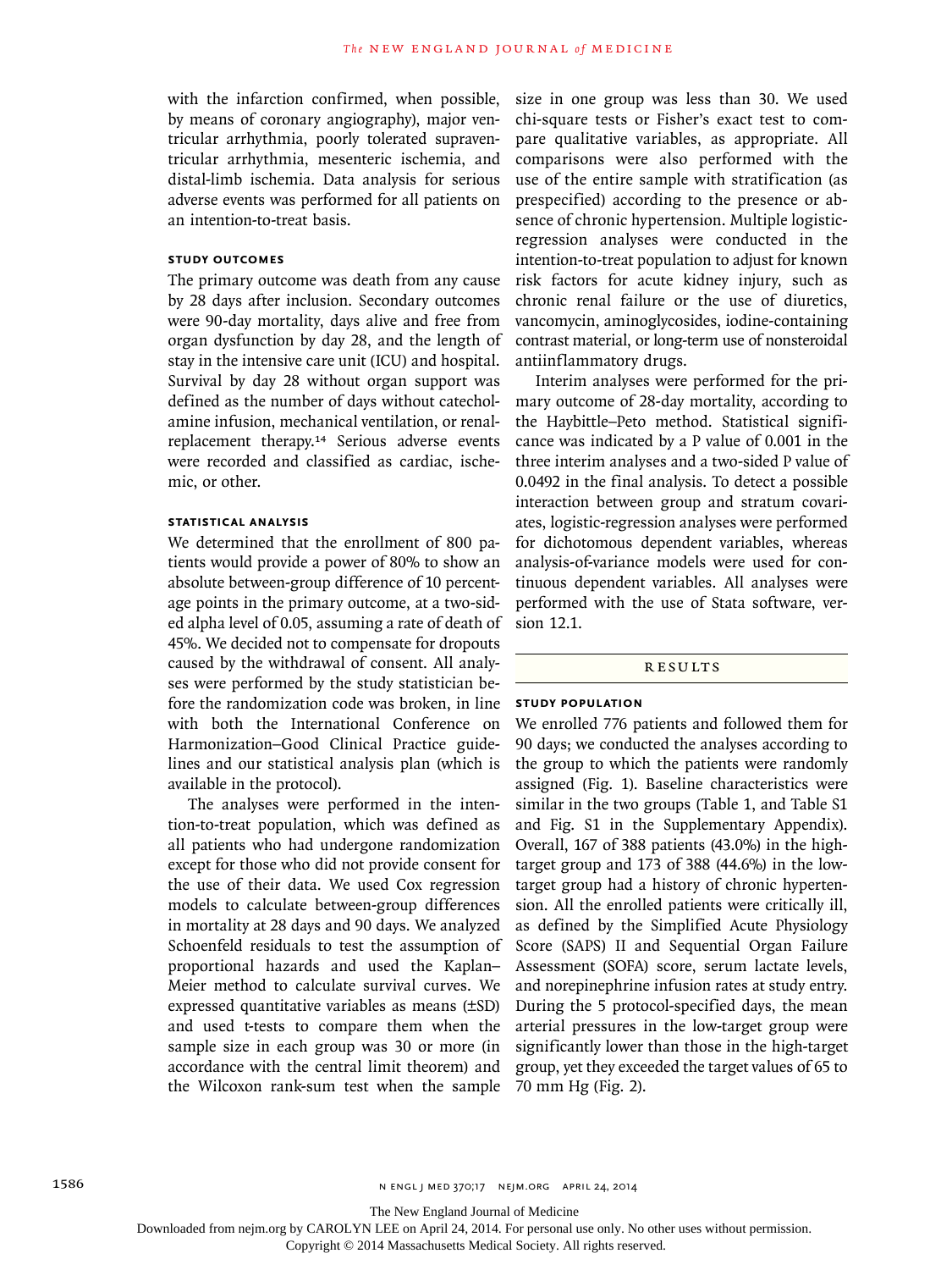

## **Vasopressor Use and Fluid Balance**

The infusion rates of vasopressors were signifi-Table S2A in the Supplementary Appendix). A tocantly higher, and the duration of vasopressor tal of 64 patients (16.5%) in the high-target treatment significantly longer, in the high-target group and 40 patients (10.3%) in the low-target

group than in the low-target group (Table 2, and

n engl j med 370;17 nejm.org april 24, 2014 1587

The New England Journal of Medicine

Downloaded from nejm.org by CAROLYN LEE on April 24, 2014. For personal use only. No other uses without permission.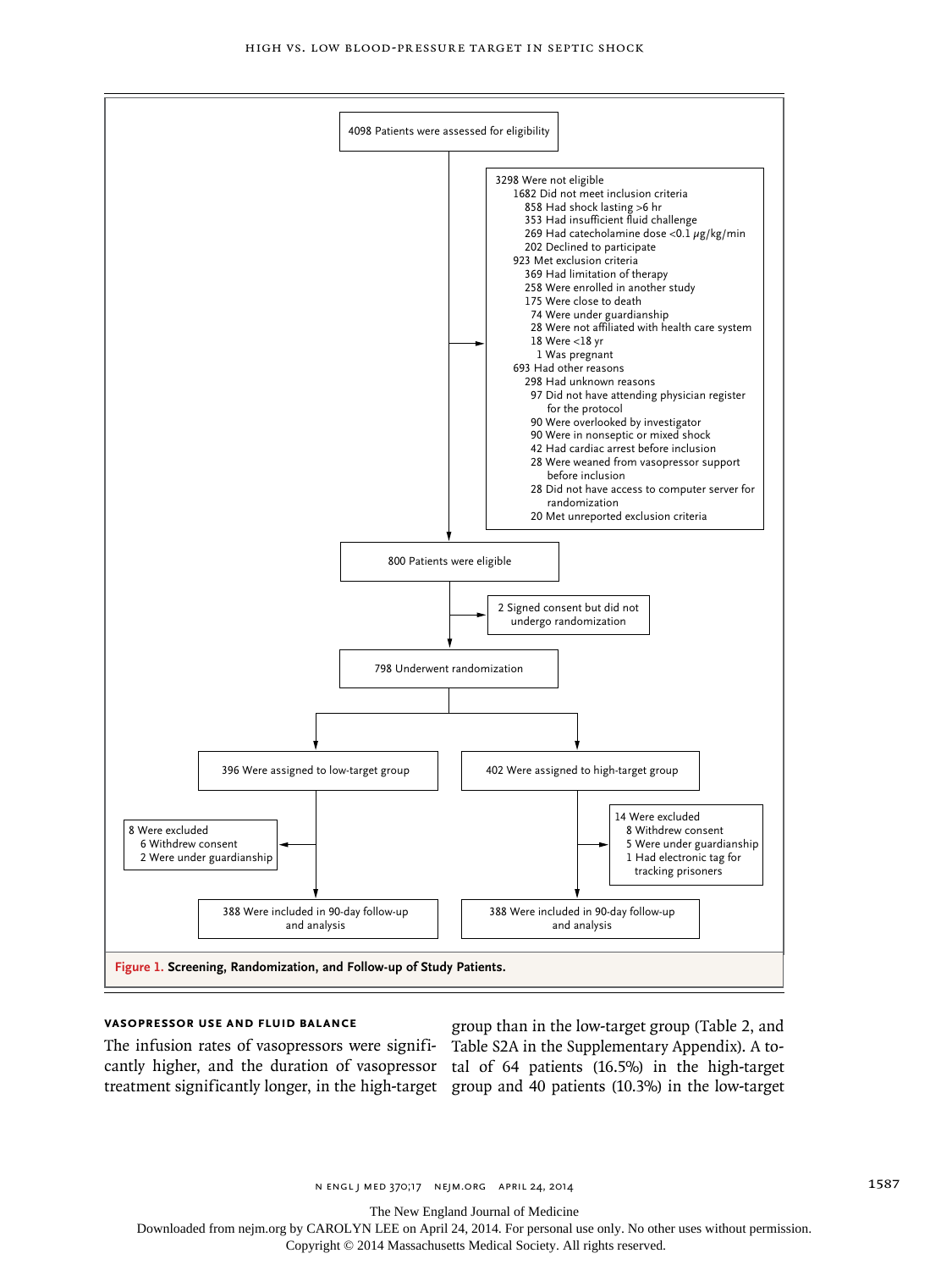group  $(P=0.01)$  did not reach targets for mean arterial pressure because of the attending physician's decision to limit the vasopressor infusion rates. In 14 patients (3.6%) in the high-target group, vasopressor infusion rates were adjusted downward to maintain a mean arterial pressure of 65 to 70 mm Hg because of adverse effects. Values for total fluid administration and total urine output during the 5 days specified in the protocol were similar in the two study groups (Table S2B in the Supplementary Appendix).

# **Primary Outcome**

At 28 days, there was no significant betweengroup difference in the rate of death, with deaths reported in 142 of 388 patients (36.6%) in the high-target group and 132 of 388 patients (34.0%) in the low-target group (hazard ratio in the high-target group, 1.07; 95% confidence interval [CI],  $0.84$  to 1.38; P=0.57). There was also no significant between-group difference in mortality at 90 days, with 170 deaths (43.7%) and 164 deaths (42.3%), in the two groups, respectively

| Table 1. Characteristics of the Patients at Baseline.* |                                        |                                         |  |  |
|--------------------------------------------------------|----------------------------------------|-----------------------------------------|--|--|
| Characteristic                                         | <b>Low-Target Group</b><br>$(N = 388)$ | <b>High-Target Group</b><br>$(N = 388)$ |  |  |
| $Age - yr$                                             | $65 + 15$                              | $65 + 13$                               |  |  |
| Male sex - no. $(%)$                                   | 250 (64.4)                             | 267 (68.8)                              |  |  |
| Simplified Acute Physiology Score II+                  | $57.2 \pm 16.2$                        | $56.1 \pm 15.5$                         |  |  |
| Sequential Organ Failure Assessment score:             | $10.8 + 3.1$                           | $10.7 + 3.1$                            |  |  |
| Recent surgical history - no. (%)                      |                                        |                                         |  |  |
| Elective                                               | 5(1.3)                                 | 2(0.5)                                  |  |  |
| Emergency                                              | 55 (14.2)                              | 47 (12.1)                               |  |  |
| Preexisting conditions - no. (%)                       |                                        |                                         |  |  |
| Ischemic heart disease                                 | 39 (10.1)                              | 39 (10.1)                               |  |  |
| Chronic heart failure                                  | 53(13.7)                               | 59 (15.2)                               |  |  |
| Chronic obstructive pulmonary disease                  | 47(12.1)                               | 58 (14.9)                               |  |  |
| Chronic kidney disease                                 | 30(7.7)                                | 20(5.2)                                 |  |  |
| Chronic kidney disease requiring long-term dialysis    | 12(3.1)                                | 5(1.3)                                  |  |  |
| Liver cirrhosis                                        | 28(7.2)                                | 29(7.5)                                 |  |  |
| <b>Diabetes</b>                                        | 90(23.2)                               | 75(19.3)                                |  |  |
| Cancer or autoimmune disease                           | 135 (34.8)                             | 142 (36.6)                              |  |  |
| Chronic arterial hypertension                          | 173 (44.6)                             | 167(43.0)                               |  |  |
| Source of infection - no. (%)                          |                                        |                                         |  |  |
| Lung                                                   | 200(51.5)                              | 202(52.1)                               |  |  |
| Abdomen                                                | 67(17.3)                               | 65 (16.8)                               |  |  |
| Urinary tract                                          | 44(11.3)                               | 44(11.3)                                |  |  |
| Other                                                  | 73 (18.8)                              | 72 (18.6)                               |  |  |
| Community-acquired infection - no. (%)                 | 253(65.2)                              | 262 (67.5)                              |  |  |
| Hemodynamic and biochemical variables                  |                                        |                                         |  |  |
| Mean arterial pressure - mm Hg                         | $73 + 14$                              | $74 + 15$                               |  |  |
| Heart rate - beats/min                                 | $103 + 24$                             | $104 + 27$                              |  |  |
| Arterial pH                                            | $7.30 \pm 0.13$                        | $7.30 \pm 0.12$                         |  |  |
| Serum lactate level - mmol/liter                       | $3.7 + 3.7$                            | $3.3 + 3.2$                             |  |  |
| Fluid therapy before inclusion - ml                    | 2946±1360                              | 2973±1331                               |  |  |

The New England Journal of Medicine

Downloaded from nejm.org by CAROLYN LEE on April 24, 2014. For personal use only. No other uses without permission.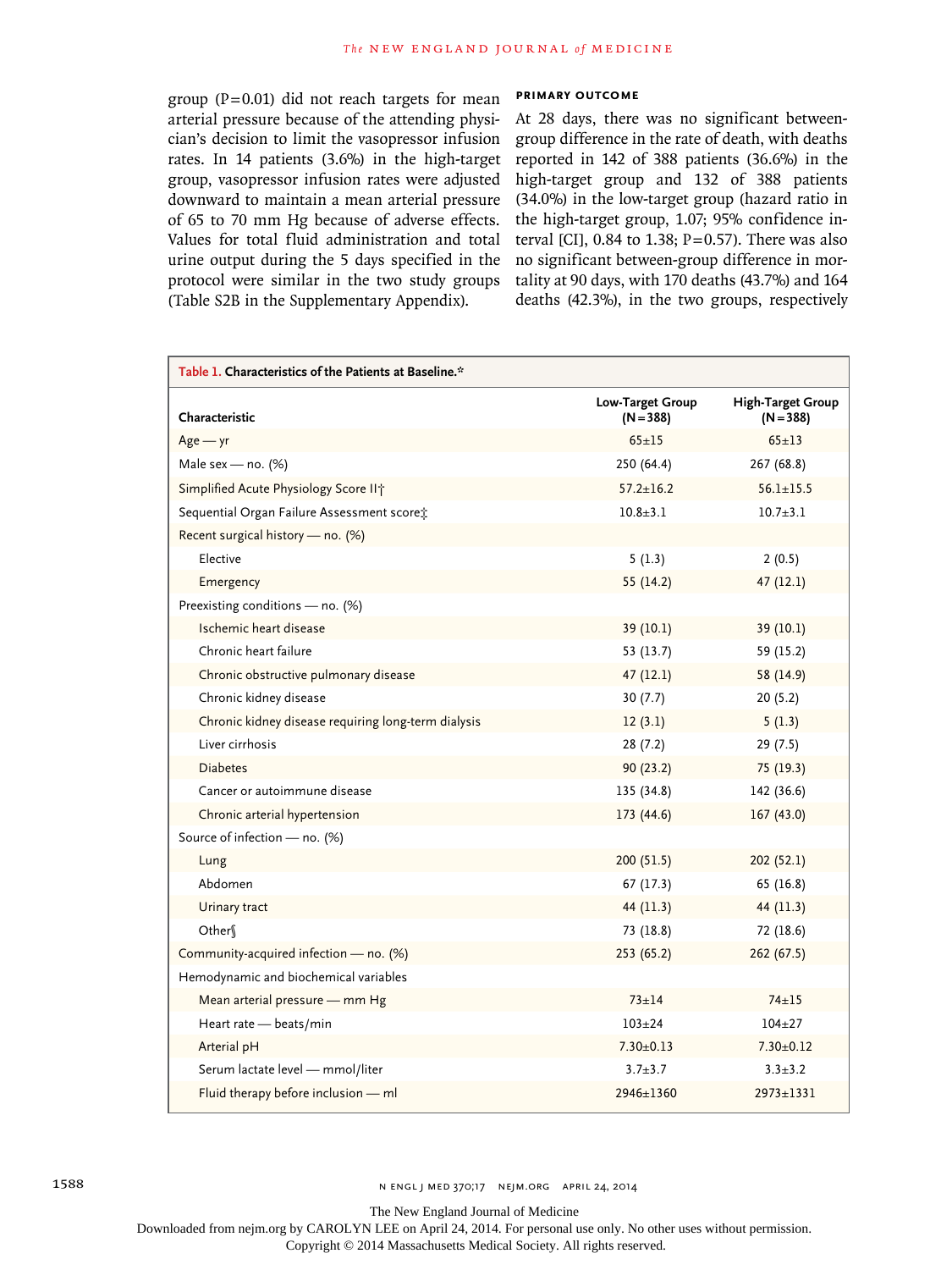| Table 1. (Continued.)                                          |                                        |                                         |  |  |
|----------------------------------------------------------------|----------------------------------------|-----------------------------------------|--|--|
| Characteristic                                                 | <b>Low-Target Group</b><br>$(N = 388)$ | <b>High-Target Group</b><br>$(N = 388)$ |  |  |
| Vasoactive drug infusions at randomization - no. (%)           |                                        |                                         |  |  |
| Norepinephrine                                                 | 368 (94.8)                             | 373 (96.1)                              |  |  |
| Epinephrine                                                    | 20(5.2)                                | 15(3.9)                                 |  |  |
| Dobutamine                                                     | 21(5.4)                                | 16(4.1)                                 |  |  |
| Median vasopressor dose at randomization $-\mu$ g/kg/min (IQR) |                                        |                                         |  |  |
| Norepinephrine                                                 | $0.35(0.20 - 0.61)$                    | $0.40(0.20 - 0.62)$                     |  |  |
| Epinephrine                                                    | $0.23(0.17-0.32)$                      | $0.22(0.13 - 0.64)$                     |  |  |
| Mechanical ventilation - no. (%)                               | 286(73.7)                              | 308 (79.4)                              |  |  |
| $Pao_2:FiO_2$ ratio — mm Hg                                    | $198 + 120$                            | $199+126$                               |  |  |
| Acute kidney injury — no./total no. (%)                        | 188/386 (48.7)                         | 173/384(45.1)                           |  |  |
| Serum creatinine at inclusion — mg/dl                          | $1.96 + 1.39$                          | $1.93 + 1.47$                           |  |  |

\* Plus–minus values are means ±SD. The target mean arterial pressure was 80 to 85 mm Hg in the high-target group and 65 to 70 mm Hg in the low-target group. None of the differences between the two groups were significant at baseline. To convert the values for creatinine to micromoles per liter, multiply by 88.4. Fio<sub>2</sub> denotes fraction of inspired oxygen, IQR interquartile range, and Pa $o_2$  partial pressure of oxygen in arterial blood.

† The Simplified Acute Physiology Score II is based on 17 variables; scores range from 0 to 163, with higher scores indicating more severe disease.

‡ The score on the Sequential Organ Failure Assessment (SOFA) includes subscores ranging from 0 to 4 for each of five components (circulation, lungs, liver, kidneys, and coagulation). Aggregated scores range from 0 to 20, with higher scores indicating more severe organ failure.

§ Other sources of infection included blood, soft tissue, skin, central nervous system, bones and joints, cardiac system, reproductive organs, and unknown sources.

¶Acute kidney injury was defined as a renal SOFA score of 2 or more (plasma creatinine level, >1.9 mg per deciliter [168 µmol per liter]; or urinary output, <500 ml per day).

(hazard ratio, 1.04; 95% CI, 0.83 to 1.30; P=0.74) (Table 2 and Fig. 3).

In addition, there were no significant differences in the secondary outcomes: need for mechanical ventilation, length of stay in the ICU and hospital, and the SOFA score by day 7 (Table 2, and Tables S2C and S2D in the Supplementary Appendix). However, in patients with chronic arterial hypertension, there was a significant interaction between study group and hypertension stratum with respect to the doubling of the blood creatinine level  $(P=0.009)$  and with respect to the need for renal-replacement therapy  $(P=0.04)$ . Multivariate logistic-regression analysis indicated that none of the potentially nephrotoxic therapies influenced this result.

## **Adverse Events**

There was no significant difference between the two study groups in the overall incidence of serious adverse events  $(P=0.64)$  (Table 2, and Table S2E in the Supplementary Appendix). Although no significant between-group difference in early

the total number of cardiac adverse events did not differ between the groups, the incidence of newly diagnosed atrial fibrillation was significantly higher in the high-target group, with events reported in 26 patients (6.7%) in the hightarget group and 11 patients (2.8%) in the lowtarget group  $(P=0.02)$ . The frequencies of ischemic events and bleeding complications were similar in the two study groups.

#### Discussion

In this multicenter, randomized, open-label trial, we compared the strategy of targeting a high mean arterial pressure (80 to 85 mm Hg) with the strategy of targeting a low pressure (65 to 70 mm Hg) in patients with septic shock. The high-target group received significantly higher doses of vasopressor catecholamines over a significantly longer time period, but we found no significant difference in 28-day mortality. There was

n engl j med 370;17 nejm.org april 24, 2014 1589

The New England Journal of Medicine

Downloaded from nejm.org by CAROLYN LEE on April 24, 2014. For personal use only. No other uses without permission.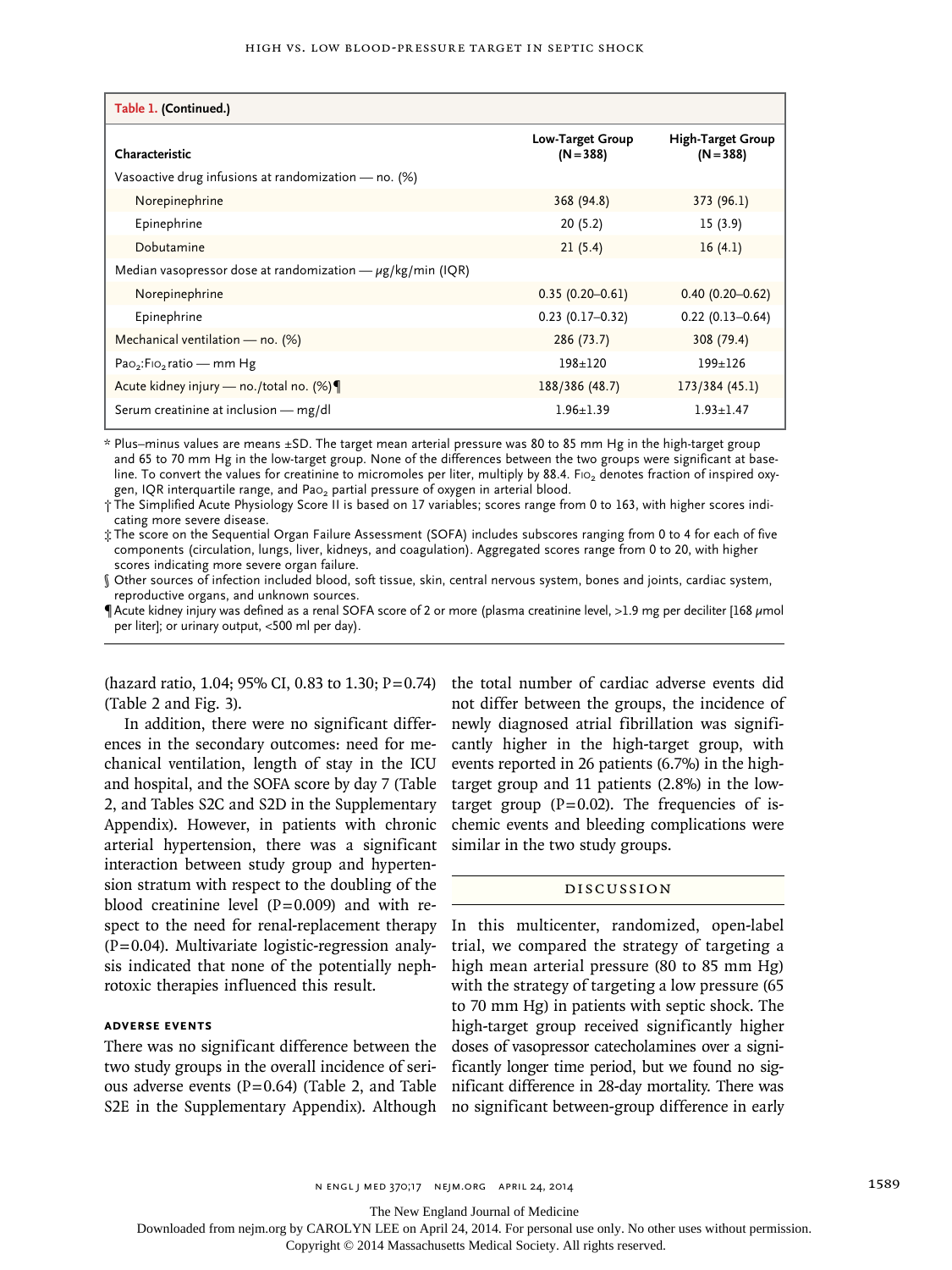

Mean arterial pressures were significantly lower in the low-target group than in the high-target group during the 5 protocol-specified days (P=0.02 by repeated-measures regression analysis), although the values exceeded the target values of 80 to 85 mm Hg in the high-target group and 65 to 70 mm Hg in the low-target group. The I bars represent 95% confidence intervals.

fluid balance, and the fluid balance was lower than those reported previously,<sup>7,8</sup> possibly because our population of patients differed from those in previous studies or because of more restrictive protocols for fluid administration in France. In addition, there were no significant between-group differences in the overall rates of organ dysfunction or death at 90 days. However, in patients with a history of chronic arterial hypertension, targeting a mean arterial pressure of 80 to 85 mm Hg reduced both the incidence of a doubling of the blood creatinine level and the rate of renal-replacement therapy. There was no significant between-group difference in the overall rate of serious adverse events, but patients in the high-target group had significantly more episodes of atrial fibrillation.

No differences in the primary and secondary outcomes were observed between the two groups. Our study was prospectively powered to detect an absolute difference of 10 percentage points in the rate of death on the basis of an expected rate of 45% in the low-target group, at an alpha level of 0.05 and a beta level of 0.20, with the use of a two-tailed test. The expected overall death rate in our study was consistent with the rates among patients with septic shock that were reported in previous multicenter trials

trial was designed. The absolute reduction of 10 percentage points in mortality was chosen in our study because the trials that were available in the literature when the protocol was designed in 2008 had tested the hypothesis of absolute reductions of 20 percentage points,<sup>5</sup> 15 percentage points, $4$  and 10 percentage points $8$  in rates of death. Two other trials that were published after we started recruiting patients tested the hypothesis of an absolute mortality reduction of 7 percentage points7,15 and 10 percentage points.<sup>16</sup> Hence, the anticipated risk reduction in our study was close to the risk reductions tested in previous studies. However, our observed rate of death at 28 days was lower than the rate in some other studies, although it was in line with the rate in more recent trials, in which death rates ranging from 25 to 57% were reported.<sup>7,15</sup> Nevertheless, the lower-than-expected rate of death led to an underpowered study. Therefore, we may not have detected differences in the incidence of some adverse events, especially rare events such as myocardial infarction.

Septic shock is a major risk factor for atrial fibrillation,17 and in our study, atrial fibrillation was significantly more common in the hightarget group than in the low-target group. This adverse effect might be related to the significantly higher doses of catecholamine and the longer duration of catecholamine infusions in the high-target group. However, given the small number of episodes of atrial fibrillation, other confounding factors cannot be ruled out. The association between atrial fibrillation and septic shock should be considered only as a hypothesis-generating concept for future trials.

 $(37\%, 5\,39\%, 8\,47\%, 4\,$  and  $49\%$ <sup>6</sup>) at the time the dent. The results in the subgroup with chronic At randomization, patients were stratified according of the presence or absence of chronic hypertension. More than 40% of the patients reported having a history of chronic hypertension, which is in line with rates in previous studies.18 Among patients with chronic hypertension, a rightward shift of the curve for organ pressure-flow autoregulation is expected, which means that an increased mean arterial pressure could hypothetically result in improved organ perfusion<sup>11</sup> and, eventually, in improved survival rates. No significant differences in adverse effects between patients with chronic hypertension and those without chronic hypertension were evi-

The New England Journal of Medicine

Downloaded from nejm.org by CAROLYN LEE on April 24, 2014. For personal use only. No other uses without permission.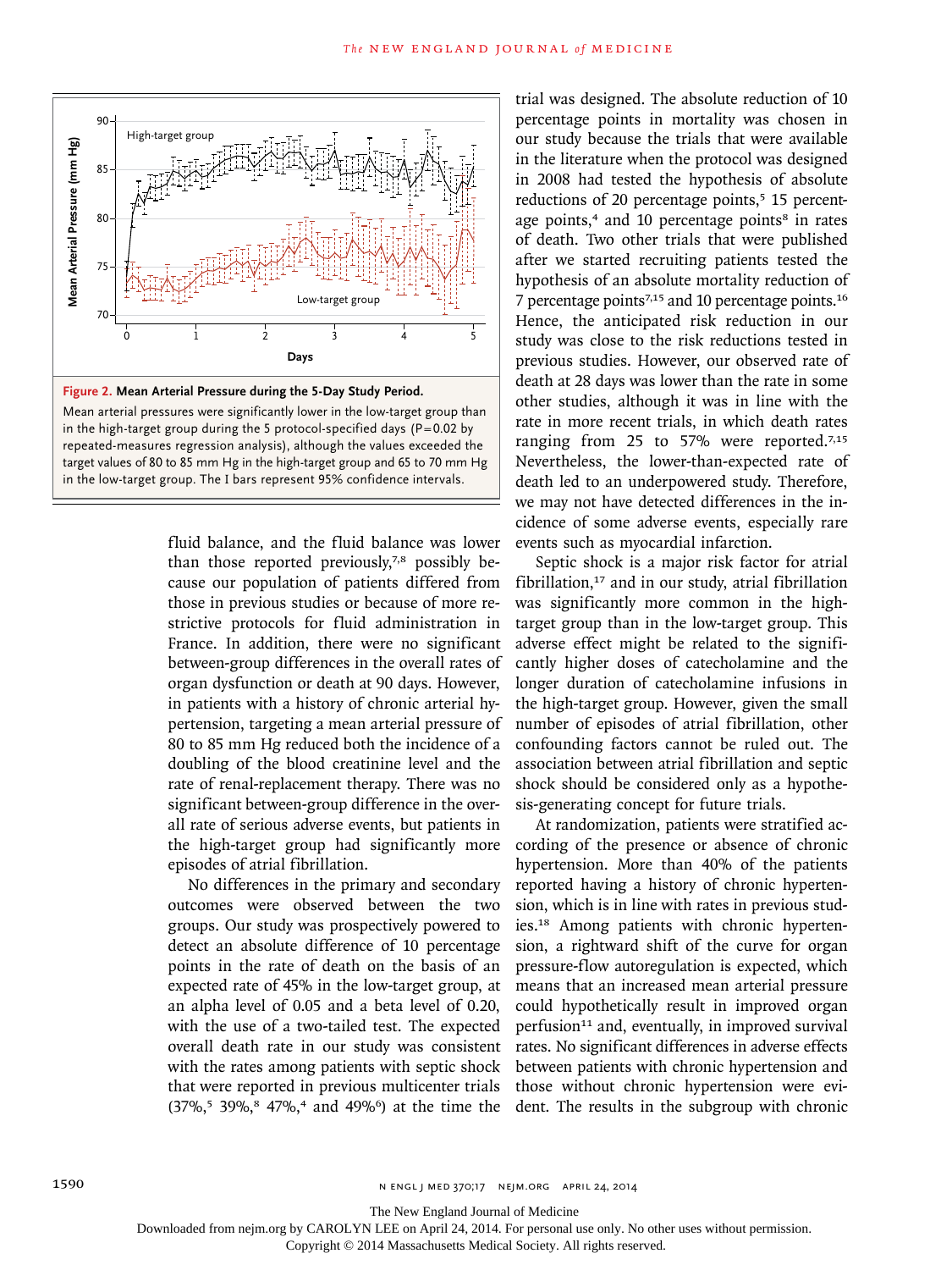| Table 2. Clinical Results, Primary and Secondary Outcomes, and Serious Adverse Events. |                                 |                                         |         |  |  |
|----------------------------------------------------------------------------------------|---------------------------------|-----------------------------------------|---------|--|--|
| Variable                                                                               | Low-Target Group<br>$(N = 388)$ | <b>High-Target Group</b><br>$(N = 388)$ | P Value |  |  |
| Cumulative fluid intake from day 1 to day 5 - liters                                   | $10.0(5.8 - 14.0)$              | $10.5(5.5-14.0)$                        | 0.89    |  |  |
| Cumulative urine output from day 1 to day 5 - liters                                   | $6.7(2.9-10.7)$                 | $6.9(2.4-10.7)$                         | 0.87    |  |  |
| Cumulative fluid balance from day 1 to day 5 - liters                                  | $2.8(0.0-6.2)$                  | $2.4(0.0-6.0)$                          | 0.74    |  |  |
| Median dose of norepinephrine (IQR) $-\mu$ g/kg/min                                    |                                 |                                         |         |  |  |
| Day 1                                                                                  | $0.45(0.17-1.21)$               | $0.58(0.26 - 1.80)$                     | < 0.001 |  |  |
| Day 2                                                                                  | $0.16(0.03 - 0.48)$             | $0.38(0.14 - 0.90)$                     | < 0.001 |  |  |
| Day 3                                                                                  | $0.02$ (0.00-0.16)              | $0.14(0.01 - 0.50)$                     | < 0.001 |  |  |
| Day 4                                                                                  | $0.00$ (0.00-0.05)              | $0.03$ (0.00-0.22)                      | < 0.001 |  |  |
| Day 5                                                                                  | $0.00(0.00 - 0.03)$             | $0.01(0.00 - 0.15)$                     | < 0.001 |  |  |
| Duration of catecholamine infusion - days                                              | $3.7 + 3.2$                     | $4.7 \pm 3.7$                           | < 0.001 |  |  |
| Primary outcome: death at day 28 - no. (%)*                                            | 132 (34.0)                      | 142(36.6)                               | 0.57    |  |  |
| Secondary outcomes - no./total no. (%)                                                 |                                 |                                         |         |  |  |
| Death at day 90 <sup>+</sup>                                                           | 164(42.3)                       | 170 (43.8)                              | 0.74    |  |  |
| Survival at day 28 without organ support <sup>+</sup>                                  | 241(62.1)                       | 235 (60.6)                              | 0.66    |  |  |
| Doubling of plasma creatinine                                                          | 161(41.5)                       | 150 (38.7)                              | 0.42    |  |  |
| No chronic hypertension                                                                | 71/215 (33.0)                   | 85/221 (38.5)                           | 0.32    |  |  |
| Chronic hypertension                                                                   | 90/173 (52.0)                   | 65/167 (38.9)                           | 0.02    |  |  |
| Renal-replacement therapy from day 1 to day 7                                          | 139 (35.8)                      | 130(33.5)                               | 0.50    |  |  |
| No chronic hypertension                                                                | 66/215 (30.7)                   | 77/221 (34.8)                           | 0.36    |  |  |
| Chronic hypertension                                                                   | 73/173 (42.2)                   | 53/167 (31.7)                           | 0.046   |  |  |
| Serious adverse events - no. (%)                                                       |                                 |                                         |         |  |  |
| Any                                                                                    | 69 (17.8)                       | 74 (19.1)                               | 0.64    |  |  |
| Acute myocardial infarction§                                                           | 2(0.5)                          | 7(1.8)                                  | 0.18    |  |  |
| Atrial fibrillation                                                                    | 11(2.8)                         | 26(6.7)                                 | 0.02    |  |  |
| Ventricular fibrillation or tachycardia                                                | 15(3.9)                         | 22(5.7)                                 | 0.24    |  |  |
| Digital ischemia                                                                       | 9(2.3)                          | 10(2.6)                                 | 0.82    |  |  |
| Mesenteric ischemia                                                                    | 9(2.3)                          | 9(2.3)                                  | 1.00    |  |  |
| Bleeding                                                                               | 42 (10.8)                       | 31(8.0)                                 | 0.22    |  |  |

\* The hazard ratio for death at 28 days was 1.07 (95% confidence interval [CI], 0.84 to 1.38) in the high-target group, as compared with the low-target group.

† The hazard ratio for death at 90 days was 1.04 (95% CI, 0.83 to 1.30) in the high-target group, as compared with the low-target group.

‡ Organ support refers to the use of vasopressors, mechanical ventilation, or renal-replacement therapy.

Acute myocardial infarction was defined as typical electrocardiographic changes, with a concomitant increase in troponin, and segmental echocardiographic hypokinesia or akinesia, with the infarction confirmed, when possible, by means of coronary angiography.

hypertension may indicate that targeting a higher mean arterial pressure is acceptable because it was not associated with greater harms.

The guidelines of the Surviving Sepsis Campaign recommend targeting a mean arterial pres-

sure of at least 65 mm Hg. According to our study the observed values in the high-target group design, investigators were invited to follow these guidelines in the low-target group. However, the observed mean arterial pressures in the low-target group (target range, 65 to 70 mm Hg) were for the most part between 70 and 75 mm Hg. Similarly,

n engl j med 370;17 nejm.org april 24, 2014 1591

The New England Journal of Medicine

Downloaded from nejm.org by CAROLYN LEE on April 24, 2014. For personal use only. No other uses without permission.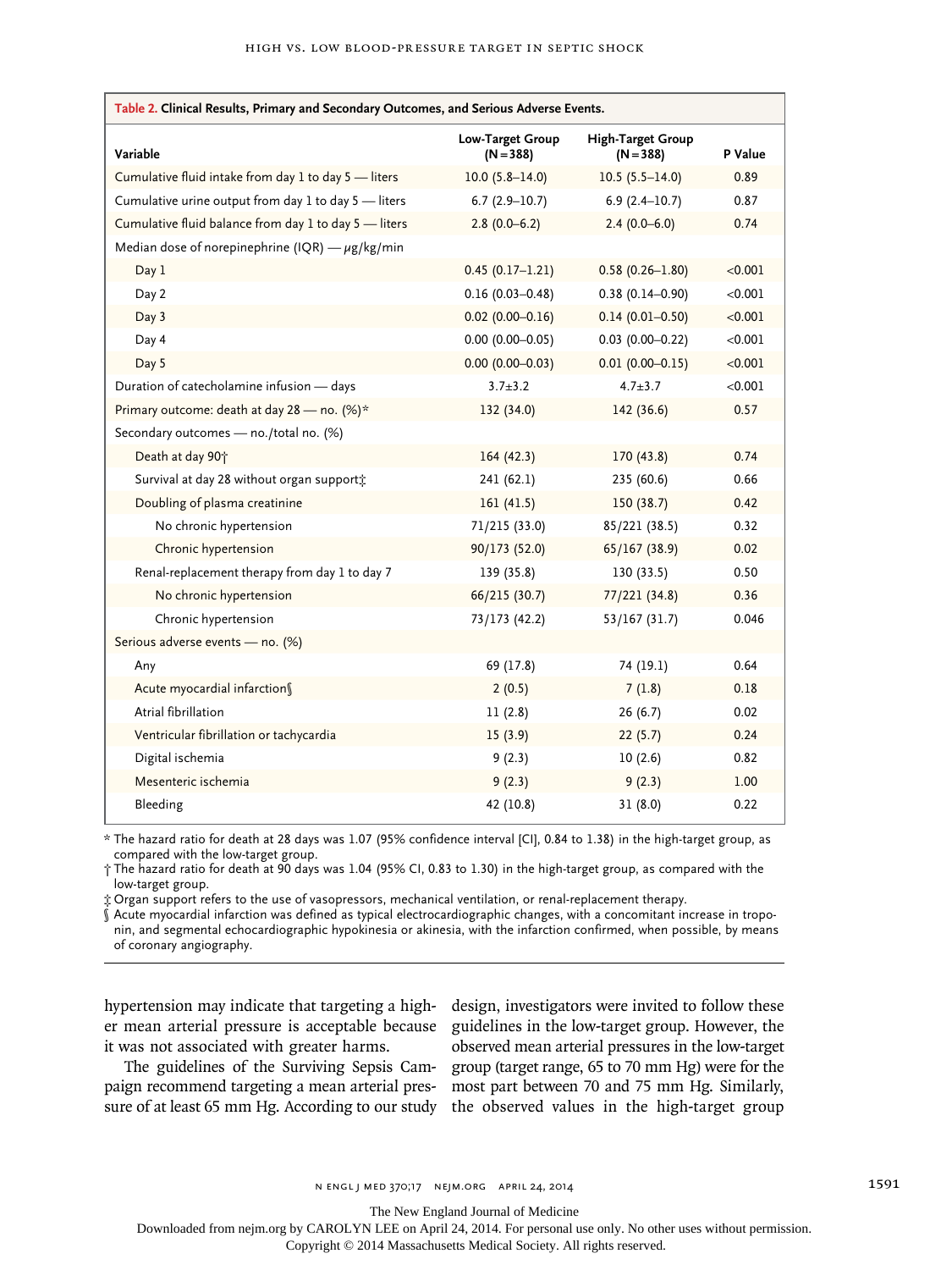



Data for the survival analysis, which was performed in the intention-to treat population, were censored at 90 days. There was no significant difference in survival between the high-target group and the low-target group (P=0.57 at 28 days; P=0.74 at 90 days).

> were also higher (between 85 and 90 mm Hg) than the predefined target range of 80 to 85 mm Hg. Thus, the target between-group difference was well maintained. Whether higher achieved mean arterial pressures in the two groups influenced the results is impossible to ascertain. However, given the pragmatic nature of the trial, these data were not recorded as protocol violations. In addition, the higher mean arterial pressures in the two groups may reflect the reluctance of some attending physicians to decrease the vasopressor infusion rate when the mean arterial

pressure is about 70 mm Hg, as recently reported by Poukkanen et al.<sup>19</sup> In that study, patients spent more than 75% of the time at a mean arterial pressure of more than 70 mm Hg. Finally, the generalizability of our trial results may be limited because of the frequent use of glucocorticoids and activated protein C and because of the large number of patients who were excluded because of the narrow inclusion window.

In conclusion, among patients with septic shock, 28-day and 90-day mortality did not differ significantly between those who were treated to reach a target mean arterial pressure of 80 to 85 mm Hg and those who were treated to reach a target of 65 to 70 mm Hg.

Presented in part at the annual meeting of Société de Réanimation de Langue Française, Paris, January 16–18, 2013; the International Symposium on Intensive Care and Emergency Medicine, Brussels, March 19–22, 2013; the annual meeting of the European Society of Intensive Care Medicine, Paris, October 5–9, 2013; and the annual meeting of the German Interdisciplinary Society for Intensive and Emergency Medicine, Leipzig, December 4–6, 2013. Supported by the French Ministry of Health.

Dr. Asfar reports receiving lecture fees from LFB; Dr. Meziani, receiving grant support from LFB; Dr. Mira, receiving honoraria and travel support from LFB and Eisai and honoraria from AstraZeneca; Dr. Weiss, receiving lecture fees from Gore; Dr. Gonzalez, receiving travel support from Merck Sharp and Dohme and Novartis; and Dr. Mercat, receiving grant support from Covidien, Maquet, and General Electric, consulting fees from Air Liquide Medical Systems, and fees for serving on a steering committee from Faron Pharmaceuticals and being named as an inventor on a patent related to methods of evaluating a patient for positive end-expiratory pressure therapy (US 12/834,354), which is to be licensed to General Electric. No other potential conflict of interest relevant to this article was reported.

Disclosure forms provided by the authors are available with the full text of this article at NEJM.org.

#### **Appendix**

The authors' affiliations are as follows: the Departments of Medical Intensive Care (P.A., A.M.) and Surgical Intensive Care (S.G.) and the Clinical Research Center (J.-F.H.), University Hospital of Angers, Angers (P.A.), the Department of Medical Intensive Care, Nouvel Hôpital Civil, Strasbourg University, Strasbourg (F.M.), the Medical and Surgical Intensive Care Unit, Le Mans Hospital, Le Mans (F. Grelon), the Department of Medical and Toxicological Intensive Care, Lariboisière University Hospital (B.M.), the Department of Medical Intensive Care, Cochin University Hospital (J.-P.M.), the Department of Medical Intensive Care, Georges Pompidou European Hospital (N.W.), and the Department of Intensive Care, Saint Louis Hospital (E.M.), Paris, the Department of Medical Intensive Care, Le Kremlin Bicêtre University Hospital, Le Kremlin Bicêtre (N.A., J.-L.T.), the Department of Medical Intensive Care, Tours University Hospital, Tours (P.-F.D.), the Department of Medical Intensive Care, Saint Brieuc Hospital, Saint Brieuc (F.L.), the Department of Infectious Diseases and Medical Intensive Care, Rennes University Hospital, Rennes (Y.L.T.), the Department of Medical Intensive Care, Nancy University Hospital, Nancy (M.C.), the Department of Medical Intensive Care, Poitiers University Hospital, Poitiers (R.R.), the Department of Medical and Surgical Intensive Care, Avicenne Teaching Hospital, Bobigny (F. Gonzalez), the Department of Medical Intensive Care, Nantes University Hospital, Nantes (C. Guitton), the Department of Medical Intensive Care, Rouen University Hospital, Rouen (F.T.), the Department of Medical Intensive Care, Brest University Hospital, Brest (J.-M.T.), the Department of Medical Intensive Care, Versailles University Hospital, Versailles (P.G.), the Department of Intensive Care, Lille University Hospital, Lille (T.V.D.L.), the Department of Medical and Surgical Intensive Care, Boulogne Billancourt University Hospital, Boulogne Billancourt (A.V.-B.), the Department of Intensive Care, Avignon Hospital, Avignon (G.P.), the Department of Medical and Surgical Intensive Care, La Rochelle Saint Louis Hospital, La Rochelle (O.L.), the Department of Medico-Surgical Intensive Care, University Paris Diderot, Colombes (J.-D.R.), the Department of Medical and Surgical Intensive Care, Quimper Hospital, Quimper (F.H.), the Department of Medical Intensive Care, Caen University Hospital, Caen (D.C.), and the Department of Medical Intensive Care, Lyon University Hospital, Lyon (C. Guérin) — all in France; and the Department of Anesthesiology, Ulm University Hospital, Ulm, Germany (P.R.).

The New England Journal of Medicine

Downloaded from nejm.org by CAROLYN LEE on April 24, 2014. For personal use only. No other uses without permission.